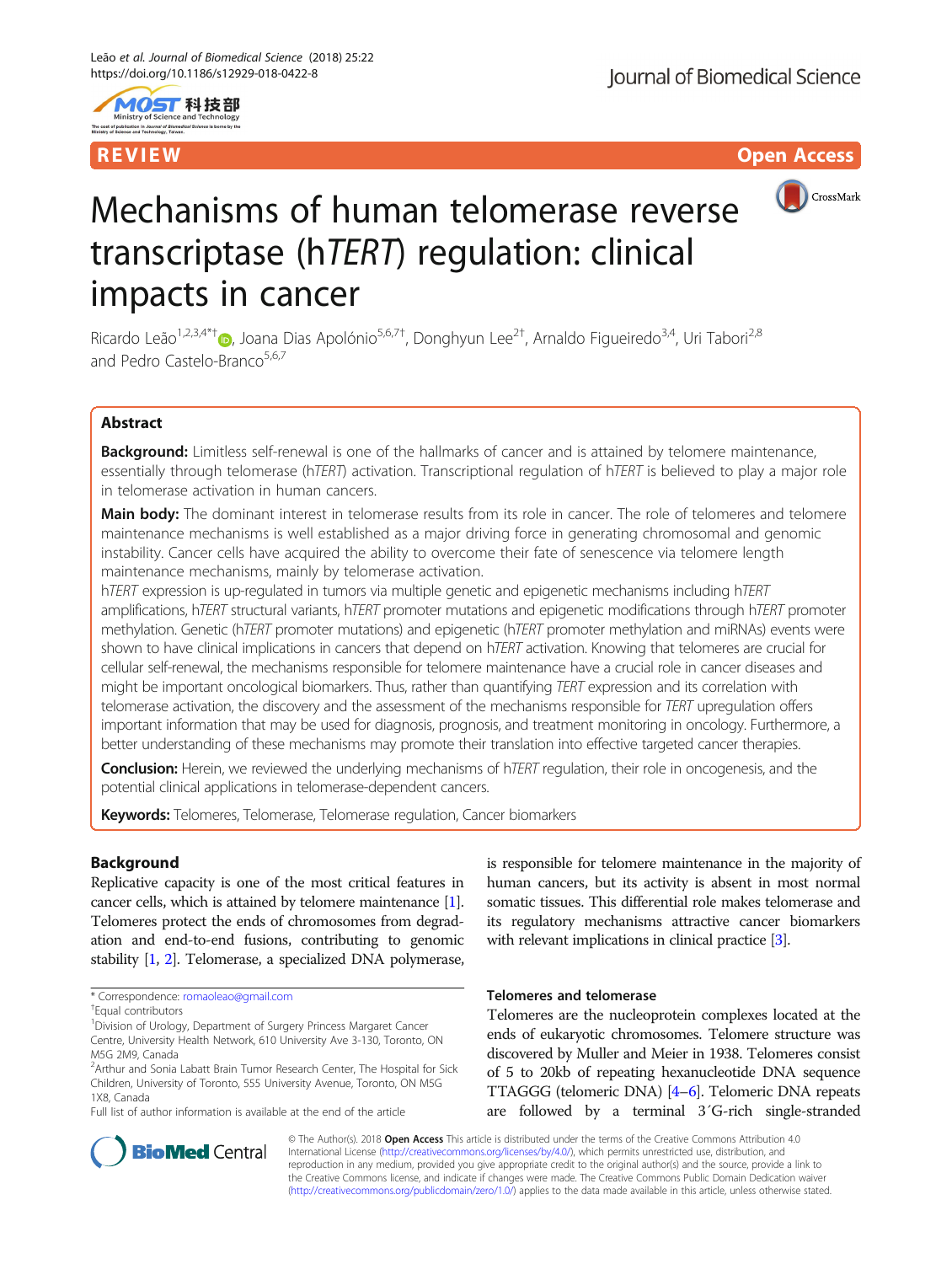<span id="page-1-0"></span>overhang forming a telomeric loop (T-loop) that provides 3´end protection [[7](#page-8-0), [8\]](#page-8-0). Telomeric DNA is associated with the shelterin protein complex and together they protect chromosomal ends and maintain genomic and chromosomal integrity by preventing nucleolytic degradation, unnecessary recombination, and inter-chromosomal fusions [[7](#page-8-0), [9](#page-8-0), [10](#page-8-0)]. The shelterin complex consists of a group of six telomere-specific proteins; telomeric repeat binding factor 1 and 2 (TERF1, TERF2) and protection of telomeres protein 1 (POT1) interact directly with TTAGGG repeats. These proteins are interconnected with three others: TERF1 Interacting Nuclear Factor 2 (TINF2), tripeptidylpeptidase 1 (TPP1), and repressor activator protein 1 (RAP1) [[7](#page-8-0), [8,](#page-8-0) [11](#page-8-0)]. Telomeric DNA is masked with shelterin protective caps and these complexes enable DNA damage repair (DDR) machinery to distinguish telomeric DNA from genomic DNA damage [[12](#page-8-0), [13](#page-8-0)]. Throughout cellular lifespan, telomeric DNA is shortened after each replicative cycle due to the "end-replication problem", oxidative damage, age, and lifestyle (including diet, smoking, professional environment and stress) [\[14](#page-8-0)–[16\]](#page-8-0). Telomere shortening leads to a stage of cell growth arrest. At this stage (M1), DNA damage signalling and cellular senescence are triggered which constitutes a crucial protective mechanism that prevents progression to an oncogenic state  $[10, 17]$  $[10, 17]$  $[10, 17]$  $[10, 17]$ . However, in some cases, cells surpass this senescence state (avoiding important cell cycle checkpoints provided by  $p16^{INK4a}$ , TP53 and Rb) and enter a crisis state (M2) [\[17](#page-8-0)]. At this point, cells have very short telomeres and their chromosomal ends fuse, leading to chromosome bridgebreakage-fusion cycles, genomic instability, and eventually cell apoptosis [\[17\]](#page-8-0). However, in rare situations, cells may acquire the ability to continuously divide which may promote malignant transformation (Fig. 1). This process of unlimited self-renewal is mediated by telomerase that maintains or lengthen telomeres promoting cellular immortalization process [[1](#page-8-0), [3,](#page-8-0) [17\]](#page-8-0).

Telomerase was discovered in 1985, as an enzyme capable of extending telomeric repeat sequences; and in 1989, telomerase activity was reported for the first time [[18](#page-8-0)–[20](#page-8-0)]. However, the protein component of telomerase was only identified and functionally characterized in 1997, more than a decade after its discovery [\[21](#page-8-0)]. This enzyme consists of a large ribonucleoprotein complex responsible for progressive synthesis of telomeric DNA repeats. Telomerase is a DNA polymerase that consists of two different subunits: a functional catalytic protein subunit called human telomerase reverse transcriptase (hTERT) encoded by the TERT gene, positioned at chromosome 5p15.33; and a RNA component known as human telomerase RNA component (hTERC or hTR), encoded by the TERC gene on chromosomal region 3q26 [\[22](#page-8-0)–[24\]](#page-8-0). Other proteins including Pontin, Reptin, Gar1, Nhp2, and Tcab1 were shown to be associated with the telomerase core complex and required for proper telomerase assembly and recruitment to chromosomes [[25](#page-8-0), [26\]](#page-8-0). Dyskerin and telomerase protein component (TEP1) have an important role in stabilizing the telomerase complex [[27](#page-8-0), [28](#page-9-0)]. Es1p and Es3p are additional protein subunits (Ku heterodimer) involved in assembly and maturation, which also contribute to the telomerase enzymatic complex [\[29\]](#page-9-0). Despite extensive research on these proteins, the three-dimensional structure of



that are maintained by telomerase activity. Stem cells have shorter telomeres and somatic cells even shorter. After multiple cell divisions these cells achieve a senescence state (M1). At M2 stage cells enter crisis due to their short telomeres that lead to chromosomal and genomic instability resulting in apoptosis. Cancer cells escape from crisis through telomerase activation, reacquire longer telomeres and unlimited self-renewal capacity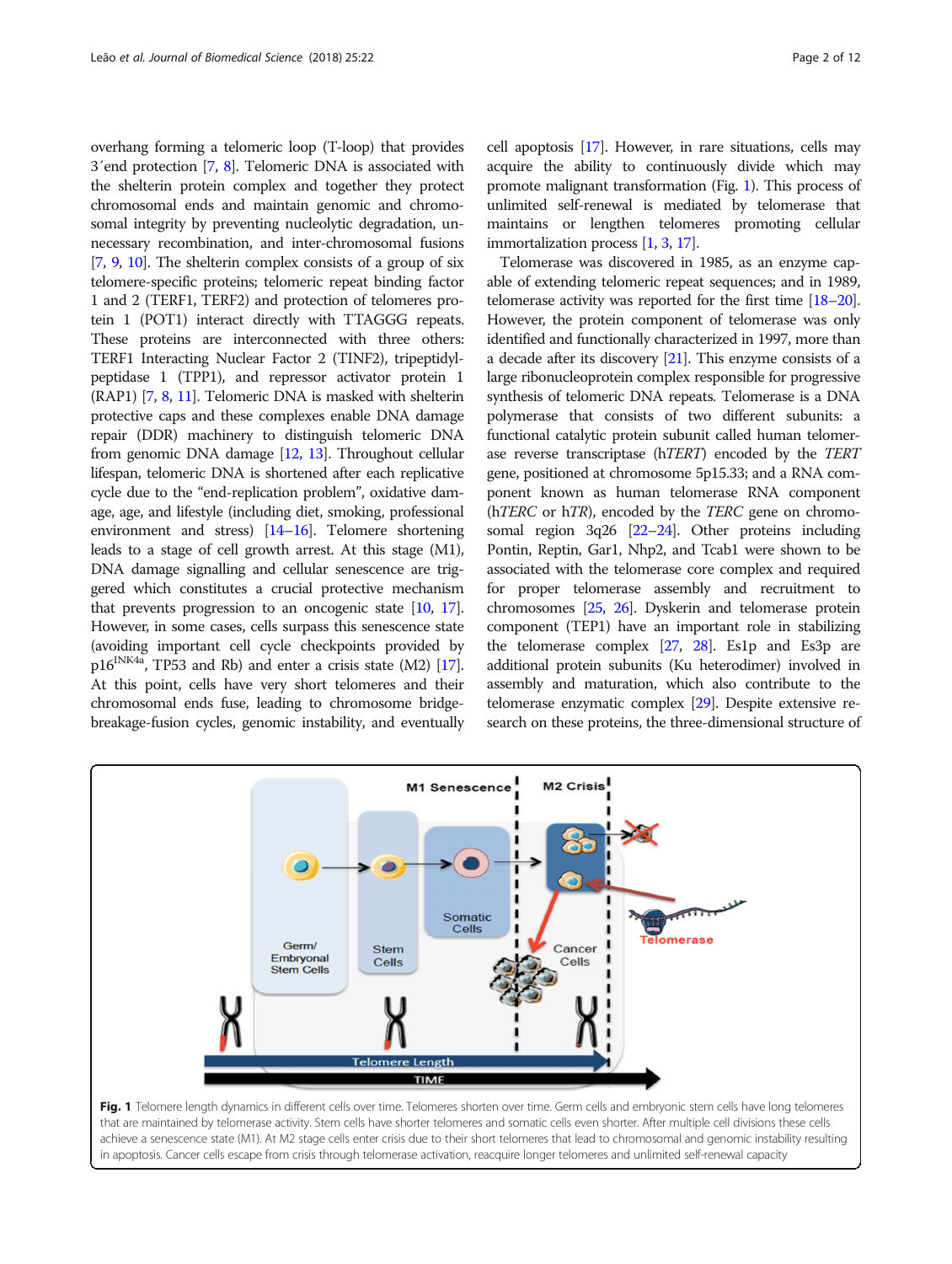human telomerase is yet to be fully understood [\[30\]](#page-9-0). Importantly, only hTERC and hTERT are necessary for the reestablishment of telomerase activity [[31](#page-9-0)–[33](#page-9-0)].

h*TERT* mRNA expression is strictly controlled and closely associated with telomerase activity, which suggests that hTERT is the primary determinant for the enzyme activity. Current knowledge proposes that the limiting factor for telomerase activity is hTERT expression which is tightly regulated at transcriptional level [\[34](#page-9-0)–[37\]](#page-9-0). Experimental evidence suggests that telomerase activity shows strong association with hTERT expression [\[30\]](#page-9-0). hTERC acts as a template for the synthesis of telomeric DNA, and unlike h*TERT*, is ubiquitously expressed in all tissues. Therefore, it has been considered by some authors as a nonlimiting factor of telomerase activity [[38](#page-9-0), [39\]](#page-9-0). However, another study performed in fibrosarcoma-derived HT1080 cells [\[40\]](#page-9-0) revealed that hTERC is more abundant in tumors than in normal cells with its locus amplified, and is essential for telomerase activity and can be a limiting factor [[40](#page-9-0)].

h*TERT* regulation is a multifarious process yet to be fully understood where both transcriptional and posttranscriptional mechanisms are involved [[38\]](#page-9-0). These include pre-mRNA alternative splicing of the hTERT gene which was found to be involved in the regulation of telomerase activity  $[41-43]$  $[41-43]$  $[41-43]$  and has been associated with diagnosis, prognosis and clinical cancer parameters [[43](#page-9-0)].

#### <sup>h</sup>TERT regulation in normal cells

Telomerase is constitutively activated in germline, hematopoietic, stem and also rapidly renewing cells [\[44](#page-9-0), [45](#page-9-0)]. On the other hand, telomerase activity is very low or absent in somatic cells mainly due to tight hTERT regulation [[46](#page-9-0)]. However, telomerase activity was found in normal human blood cells and other normal human cell types that are mitotically active, such as proliferative basal skin layer, endometrial tissue (during menstrual cycle), proliferative zone of intestinal crypts, and hair follicles [\[44,](#page-9-0) [45,](#page-9-0) [47](#page-9-0)–[52\]](#page-9-0).

Telomere length and telomerase activity diverge between normal and embryonic stem cells. While embryonic stem cells fully maintain their telomeres and exhibit telomerase activity, normal stem cells have progressive telomere shortening and minimal telomerase activity (Fig. [1\)](#page-1-0). Since hTERT is not expressed in most normal human cells, it can be used as a potential cancer biomarker. In fact, there are studies suggesting that telomerase activity might be a useful marker for diagnosis (detecting cancer disease) and prognosis (associated with stage and disease outcome) in different cancers (e.g., prostate, bladder, thyroid, breast, colon, gastric and lung) [[53](#page-9-0)–[65\]](#page-9-0).

#### <sup>h</sup>TERT regulation in Cancer

Cancer arises when normal cells accumulate genomic instability and acquires limitless proliferative capacity [[66\]](#page-9-0). Cancer cells have acquired the ability to overcome their fate of senescence via telomere length maintenance mechanisms, mainly by telomerase activation or alternative mechanisms (alternative lengthening of telomeres – ALT) [\[3,](#page-8-0) [67](#page-9-0)–[69](#page-9-0)]. In 1994, it was shown that telomerase is upregulated in up to 90% of malignancies, and is crucial for oncogenesis and disease progression [\[68](#page-9-0), [70](#page-9-0)–[74\]](#page-9-0).

hTERT regulation mechanisms have been studied for the last 20 years, and recent advances mainly related to the discovery of hTERT promoter mutations have given new impetus to better understand the mechanisms involved in hTERT regulation [[75](#page-9-0)].

However, other alterations were recently reported, and hTERT expression is also up-regulated in tumors via multiple genetic and epigenetic mechanisms including hTERT amplifications (3%), hTERT structural variants (3%), h*TERT* promoter mutations (31%) and epigenetic modifications through hTERT promoter methylation (53%) [\[72](#page-9-0), [76](#page-9-0)].

## hTERT regulation in cancer: genetic mechanisms<br>hTERT amplifications

Gain or loss of genetic material occurs frequently in cancer where gene amplification is an important mechanism for the oncogenic process. Gene amplification results from a copy number increase associated with overexpression of the amplified gene. Different models have been proposed for the initiation of amplification including DNA replication errors, telomere dysfunction and the existence of chromosomal fragile sites [\[77\]](#page-9-0). Specifically, hTERT gene amplification can result from telomere dysfunction in addition to breakage at fragile sites and formation of chromosomal fusions [\[78\]](#page-9-0). In a large cohort made of 31 different types of cancer, it was demonstrated that 3% out of 95% of hTERT expressing tumours presented hTERT amplifications [\[76](#page-9-0)]. Therefore, hTERT might be a target for amplification during tumorigenesis, which contributes to the dysregulation of telomerase activity that usually occurs in human tumors [[79\]](#page-9-0).

#### <sup>h</sup>TERT amplifications: clinical relevance

Increased hTERT gene copy number is associated with upregulation of hTERT expression, related to acquired drug resistance, and correlated with worse clinical outcomes in breast, skin and thyroid cancer [\[79](#page-9-0)–[82](#page-9-0)]. However, in bladder cancer, no correlation was observed between increased h*TERT* gene copy number and h*TERT* mRNA, telomerase activity, or telomere length, suggesting that hTERT gene amplification may require another companion alteration for telomerase reactivation [\[83,](#page-10-0) [84](#page-10-0)].

Another potential mechanism of hTERT upregulation in tumors are the genomic rearrangements affecting the hTERT gene locus (5p15.33). Functionally, these rearrangements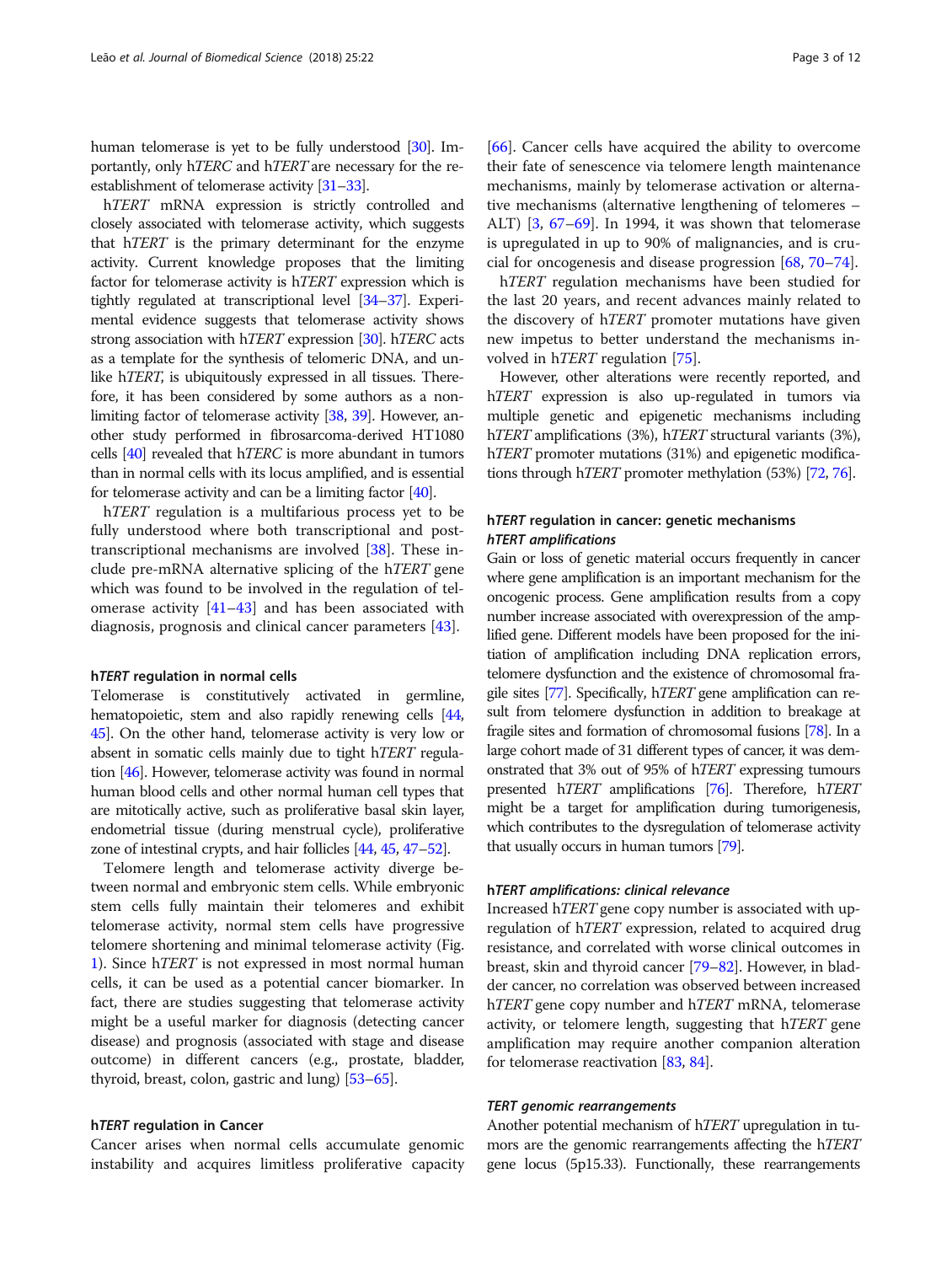bring active enhancers in proximity to the hTERT gene, and the interaction between the promoter and these newly introduced enhancers drives hTERT expression [[85,](#page-10-0) [86\]](#page-10-0). hTERT rearrangements were associated with increased hTERT expression, with poorer patient outcome, and found along with other telomere maintenance mechanisms including ALT and MYCN amplifications in neuroblastoma [\[87](#page-10-0)].

Further studies are essential to understand whether or not hTERT rearrangements are used by different types of cancers, and as well their clinical impact.

In 2013, two pivotal studies described two recurrent non-coding mutations within the hTERT promoter region in both familial and sporadic melanomas [\[88](#page-10-0), [89](#page-10-0)]. These two mutations were located at -124 and -146 bp upstream from ATG (chr5:1,295,228 G>A and 1,295,250 G>A, C>T on opposite strand). After the initial discovery, h*TERT* promoter mutations (*TERT* $p^{Mut}$ ) have been identified in multiple and distinct tumor types, such as glioblastoma, bladder and thyroid cancer, with different prevalence according to cancer type and histology [[90\]](#page-10-0).

 $TERTp^{\text{Mut}}$  represent a frequent but unique genetic alteration that drives hTERT expression and telomerase activation. hTERT core promoter consists of 260 base pairs with multiple transcription-factors binding motifs that regulate gene transcription and telomerase activation [\[91](#page-10-0)]. The location of these mutations within the promoter creates additional binding sites for the Etwenty-six (ETS) transcription factor family, thus constituting a novel mechanism of genetic activation in cancer and a possible driver genomic alteration [\[92,](#page-10-0) [93\]](#page-10-0).

The transcriptional controlling of hTERT gene is complex and includes regulation at multiple levels by various positive and negative factors or pathways. Recent knowledge has come from the cloning of hTERT promoter and identification of various transcription factor-binding motifs, involved in hTERT expression and telomerase regulation by TERTp<sup>Mut</sup> [\[22,](#page-8-0) [30](#page-9-0), [39](#page-9-0), [94](#page-10-0)–[96](#page-10-0)]. TERTp<sup>Mut</sup> modulate transcriptional regulation without altering an encoding protein. Functionally, hTERT promoter mutations are associated with the formation of consensus binding sequence (CCGGAA) at the E-twenty-six/ternary complex (ETS/ TCF) transcription factors (Fig. [2\)](#page-4-0), providing a possible mechanism for cancer-specific upregulation of telomerase [[88](#page-10-0), [89](#page-10-0)]. Mechanistically, ETS transcription factor binding to the motifs (created by the mutations) causes a recruitment of a multimeric ETS family member, the GA-binding protein alpha subunit (GABPA) that activates hTERT transcription [\[88](#page-10-0), [97](#page-10-0), [98\]](#page-10-0). These findings were further explored through luciferase reporter assays showing increased telomerase activity in cells transfected with mutant constructs. [[88](#page-10-0), [89](#page-10-0), [99](#page-10-0)] Moreover, there is an evidence of promoter mutations creating *de novo* transcription factor binding sites,

as cells co-transfected with mutant promoter constructs and plasmids containing ETS1 cDNA display increased activity [\[100](#page-10-0)]. In cancer cells harboring  $TERTp^{Mut}$ , the mutant promoter recruits GABPA and exhibits H3K4m2/3, an active chromatin mark. On the other hand, wild type cell lines exhibit the H3K27me3, a mark of epigenetic silencing, suggesting that only the mutant promoters are transcriptionally active [[98](#page-10-0)]. Despite both mutations are functionally active the  $TERTp^{\text{Mut}}$ , C228T is significantly more frequent than the C250T [\[101\]](#page-10-0).

The wide distribution across different tumors (urothelial cancer – bladder and upper urinary tract, melanoma, glioblastoma, thyroid cancer, hepatocellular carcinoma) and high frequency in some of them has created an important hub around these genetic alterations [\[90,](#page-10-0) [99](#page-10-0), [102](#page-10-0), [103](#page-10-0)]. Bladder, thyroid, cutaneous melanoma, basal cell and squamous carcinoma and oligodendrogliomas are examples of cancers where  $TERTp^{\text{Mut}}$  are widespread through different stages and grades of the disease, suggesting their role as an early tumorigenic event [\[102](#page-10-0), [103\]](#page-10-0). Additionally, not all  $TERTp^{\text{Mut}}$  tumors display telomerase activation and some premalignant lesions also displayed these genetic alterations at the hTERT promoter region [\[104\]](#page-10-0). Together, these results support the fact that TERTp<sup>Mut</sup> may act as early events in the oncogenic process [\[90,](#page-10-0) [105](#page-10-0)–[107](#page-10-0)].

Important information came recently from a new study demonstrating that  $TERTp<sup>Mut</sup>$  are necessary but not sufficient to maintain telomere length nor telomerase upregulation [[108](#page-10-0)]. In fact these authors demonstrated that  $TERTp<sup>Mut</sup>$  acquired at the transition from benign nevus to malignant melanoma do not support telomere maintenance suggesting that  $TERTp^{\text{Mut}}$  contribute to tumorigenesis in two distinct ways. Initially, TERTpMut do not prevent telomere shortening but act "healing" the shortest telomeres and later telomeres are critically short leading to genomic instability and telomerase reactivation [\[108\]](#page-10-0).

These results might support the hypotheses that *TERT*<sup>p-Mut</sup> are not the unique event responsible to initiate an oncogenic process explaining their presence in premalignant lesions and non-hTERT expressing tumors. TERT $p<sup>Mut</sup>$ usually occur in cancers with low rate of self-renewal, such as brain tumors, liver, melanocytes and even low-grade bladder cancers suggesting a role in triggering telomerase activation [\[109](#page-10-0), [110\]](#page-10-0). In adult gliomas,  $TERTp<sup>Mut</sup>$  were found in 70% to 80% of glioblastomas, followed by oligodendrogliomas (60%-70%) and oligoastrocytomas (35%- 55%). However,  $TERTp^{\text{Mut}}$  are rare events in ependymoma lesions [\[110](#page-10-0), [111\]](#page-10-0). Urological malignancies have a different prevalence of TERTp<sup>Mut</sup> varying from rare or absent in prostate cancer and testicular germ cell tumors to high frequency amongst urothelial cancers. In urothelial bladder cancer, mutations are present in up to 85% of the lesions, which rank these alterations as one of the most frequent genomic events in bladder cancer [[112,](#page-10-0) [113](#page-10-0)]. However, the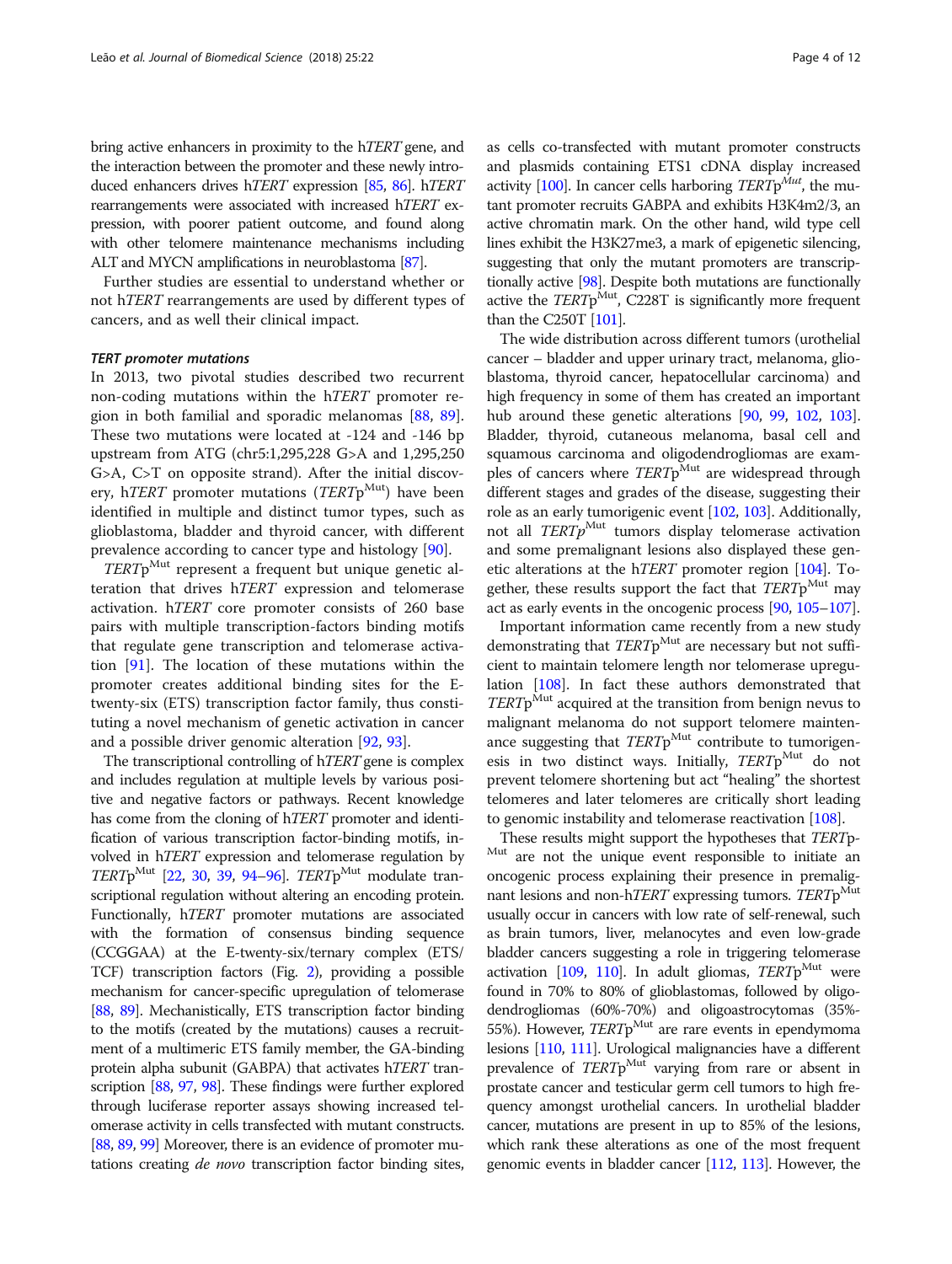<span id="page-4-0"></span>

prevalence in renal cell carcinoma is low, at approximately 9% [[106,](#page-10-0) [111](#page-10-0)–[113\]](#page-10-0). Regarding thyroid cancer, the frequency of these genetic alterations varies according to histology. Papillary and follicular type lesions usually harbor 10-20% whereas in poorly undifferentiated and anaplastic lesions TERT mutations are found in 30-50% of the patients [\[107](#page-10-0)]. There is a stepwise increase in frequency of TERTp<sup>Mut</sup> from well differentiated to poorly differentiated lesions in thyroid cancer being absent in medullary carcinomas [[107,](#page-10-0) [114](#page-10-0)]. However, there are other cancers that do not harbor  $TERTp<sup>Mut</sup>$  (testicular germ cell tumors; breast cancer, colorectal carcinoma, prostate cancer) but have telomerase activation [\[111\]](#page-10-0). These observations suggest that in hTERTdependent tumors without  $TERTp^{\text{Mut}}$ , other mechanisms responsible for telomerase activation might be at play.

#### TERT promoter mutations: clinical relevance

Clinically, tumors carrying  $TERTp$ <sup>Mut</sup> frequently express higher levels of hTERT mRNA and telomerase activity compared with those having a wild type promoter highlighting the prognostic potential of  $TERTp<sup>Mut</sup>$  and their potential use as a clinical biomarker [[90](#page-10-0)]. Several studies have looked at the role of  $TERTp<sup>Mut</sup>$  in cancer diagnosis and prognosis. In urothelial bladder cancer patients,  $TERTp$ <sup>Mut</sup> were detected in tissue and urine and has been proposed as a non-invasive diagnostic and prognostic marker, associated with decreased disease-free survival [[102\]](#page-10-0). However, other studies did not find a clinical correlation with disease outcomes [\[84,](#page-10-0) [112\]](#page-10-0). Wu et al. [\[115](#page-10-0)] reported an important co-occurrence of  $TERTp^{\text{Mut}}$  and TP53/RB1 mutations and suggested that they might cooperatively contribute to the progression of bladder cancer.

In glioma,  $TERTp^{\text{Mut}}$  are distributed according to histology and are related to survival in combination with IDH1 mutations. Also,  $TERTp^{\text{Mut}}$  are not only prognostic factors for poor clinical outcomes, but also predictors of radiotherapy resistance [\[116](#page-10-0)–[119](#page-10-0)]. Furthermore, BRAF/NRAS mutations are associated with decreased disease-free and melanoma-specific survival [[120,](#page-10-0) [121](#page-10-0)]. In liver disease,  $TERT<sub>p</sub><sup>Mut</sup>$  are present in pre-malignant nodules and predict high risk for advanced disease and reduced disease-free and overall survival in hepatocellular carcinoma patients [[122,](#page-10-0) [123](#page-10-0)]. Thyroid cancer patients with  $TERTp^{\text{Mut}}$  are associated with clinically aggressive and recurrent disease, with lower disease-free and overall survival when combined with *BRAF* mutations [[124](#page-10-0)–[126\]](#page-10-0). TERTp<sup>Mut</sup> are a moderately prevalent genetic event in non-small cell lung cancer (NSCLC) associated with patient age, gender and distant metastasis [\[127](#page-10-0)]. These studies emphasize the hypothetical existence of a companion mechanism, necessary not only for telomerase activation but also to maintain the selfrenewal capacity allowing cancer disease progression in  $TERTp^{\text{Mut}}$  patients [\[84,](#page-10-0) [112](#page-10-0)].

Current studies highlight the prognostic properties of  $TERTp^{\text{Mut}}$  and their potential use as a clinical biomarker. In general, these genetic alterations of the hTERT promoter are associated with adverse outcomes in several cancers. Nevertheless, recent studies show the presence of companion genetic alterations in patients with worse outcomes, suggesting the need for concomitant and possibly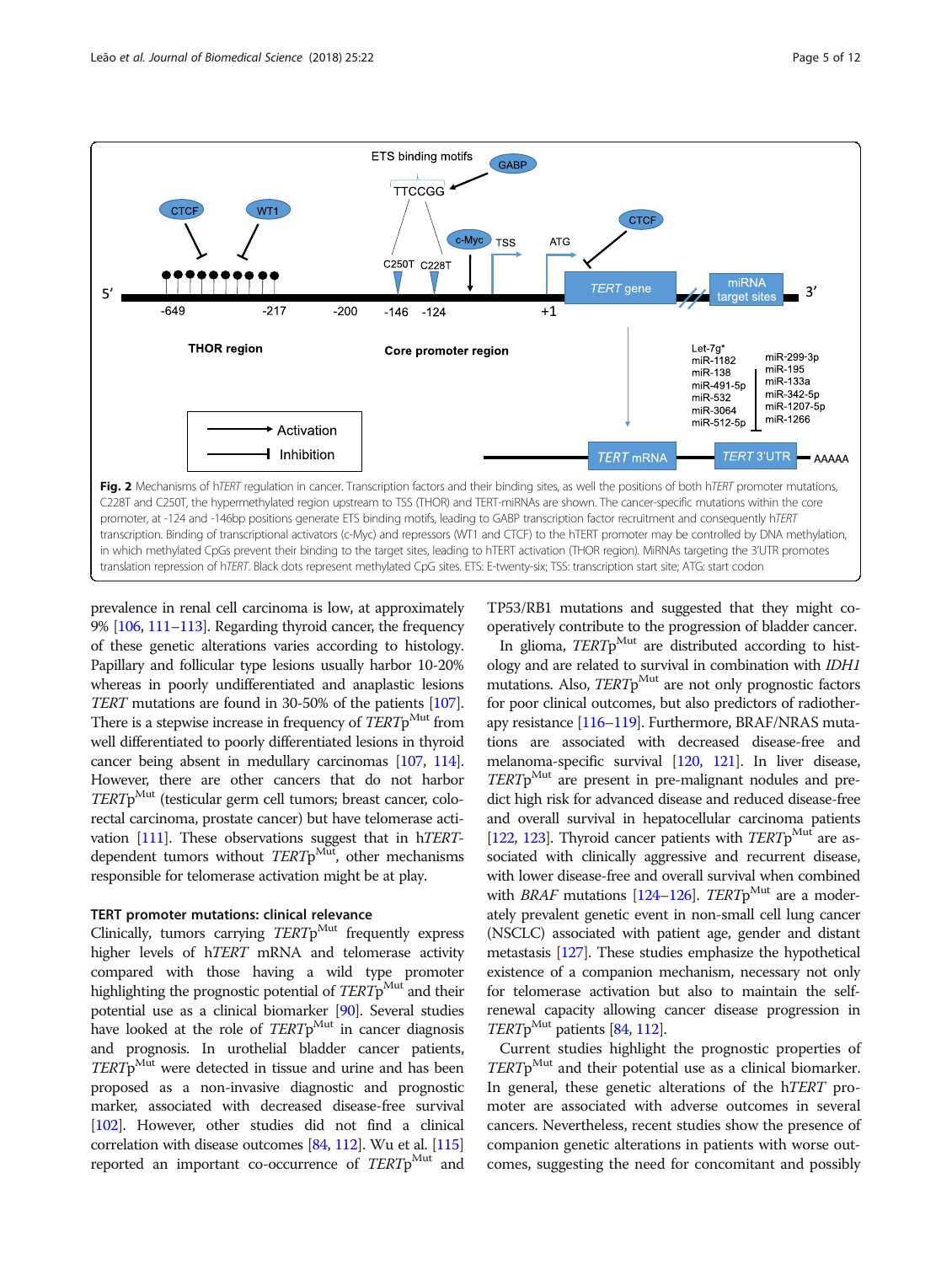synergistic events resulting in not only telomerase activation but also disease progression.

Unanswered questions remain to be elucidated related to the diverse frequency of mutations amongst different cancers and histological types. Also, the coexistence of h*TERT* regulation mechanisms in the same tumor and the eventual collaborative effects between  $TERTp^{\text{Mut}}$  and other hTERT regulatory mechanisms resulting in differential telomerase activation is object for future studies.

## hTERT regulation in Cancer: epigenetic mechanisms<br>hTERT promoter methylation

The epigenetic process of DNA methylation is crucial in gene expression regulation. DNA methylation occurs genome-wide at CpG sites usually located in non-coding regions. This process, mediated by DNA methyltransferases, occurs in the context of dinucleotide sequence 5'-CG-3, often referred to as CpG methylation and consists of the ' addition of a methyl group  $(-CH_3)$  on the 5-carbon of a cytosine (C) base followed by guanine (G) base. CpG dinucleotide sequences are spread throughout the genome, but there are specific regions known as CpG islands where high frequency of CpG dinucleotides is observed. 80% of CpG sites are methylated in intergenic regions while most sites in the promoter and exon 1 regions are unmethylated [[128\]](#page-10-0). CpG islands are usually clustered near the gene promoters where transcription initiation occurs. About 70% of the human gene promoters contain CpG islands, and therefore DNA methylation has been thought to play an important role in gene expression [[128,](#page-10-0) [129](#page-10-0)]. Promoter DNA methylation has been recognized as one of the most frequent and stable ways of gene expression controlling mechanisms. Hitherto, promoter DNA methylation is thought to promote gene silencing. In actively transcribed genes, the promoter tends to be unmethylated, since DNA methylation has been associated with gene silencing by hindering transcription factor binding or affecting chromatin architecture [\[130](#page-10-0)]. In fact, in most cases, genes with methylated promoters are usually silenced while genes with unmethylated promoters are actively transcribed, the pattern observed in oncogenes and tumor suppressors [\[131](#page-10-0)]. During cancer progression, there is a genome-wide hypomethylation of CpG sites along gene body and hypermethylation of CpG islands in gene promoter regions [\[132](#page-10-0)]. Thus, abnormal DNA methylation is a hallmark of cancer cells and is crucial in cancer development [\[133](#page-10-0)].

Despite the powerful role of recurrent hTERT promoter mutations in hTERT activation in cancers, there are several tumor types that exhibit low or no frequency of these mutations (e.g. prostate and breast cancer) [\[134\]](#page-10-0). Thus, the role of epigenetic mechanisms in cancer-specific hTERT regulation has been a topic of study for past decade, and several studies have shown contradicting effects of hTERT promoter methylation on hTERT expression.

Although some authors have reported hypomethylation in the CpG islands covering hTERT promoter, others identified increased DNA methylation in hTERT expressing cancer cells [\[135](#page-11-0)–[138\]](#page-11-0). In fact, hTERT was one of the first genes in which methylation of its promoter sequence was positively correlated with gene expression [[135](#page-11-0)]. This correlation among hTERT promoter methylation with hTERT mRNA and telomerase activity suggests that methylation of hTERT promoter may be implicated in hTERT regulation, but in a different manner from other genes regulated by promoter methylation [[135](#page-11-0)].

As mentioned above, promoter methylation is often associated with gene silencing. However, several studies have shown that methylation of specific regions within hTERT promoter, particularly, upstream of the hTERT core promoter, is associated with gene activation [\[72](#page-9-0)].

The precise mechanisms by which the methylation pattern of hTERT promoter results in hTERT activation is still under investigation (Fig. [2\)](#page-4-0). Recently, the possible role of h*TERT* promoter methylation on activation of h*TERT* expression has been functionally shown [[72](#page-9-0), [139](#page-11-0)].

There are several explanations as to how hTERT promoter methylation can result in hTERT activation: first possibility is based on the prevention of repressive elements binding caused by DNA methylation at the repressive region. If hTERT promoter is hypomethylated (unmethylated), the transcriptional repressors would bind to the promoter and block the transcriptional machinery (Fig. [2\)](#page-4-0). However, if methylated, hTERT would prevent this binding and therefore would allow the promoter to be activated by appropriate transcriptional factors. An interesting observation from these results is that proximal hTERT core promoter – allowing essential drivers of gene expression to access the promoter is almost always hypomethylated, and the region upstream of core promoter is often hypermethylated [[140](#page-11-0), [141](#page-11-0)]. Whether coincidental or reasonable, recurrent hTERT mutations seem to occur in the unmethylated region, which supports the hypothesis stating ETS family factors binding to these sites activate hTERT expression. Evidence has been also given by demethylation of repressor binding sites by 5-aza-2-deoxycytidine, globally reducing DNA methylation, and consequently resulting in reduced levels of hTERT transcription [[142\]](#page-11-0). Also, factors such as CTCF, which interact with hTERT promoter, are known for organizing global chromosomal architecture, and methylation-sensitive binding of CTCF may be changing not only the accessibility but also chromosomal conformation and possible interactions with enhancers or silencers far away in distance. CTCF binds adjacent to transcriptional start site (TSS) and represses hTERT transcription, but DNA methylation prevents CTCF binding and consequently allows for the activation of telomerase [\[143\]](#page-11-0).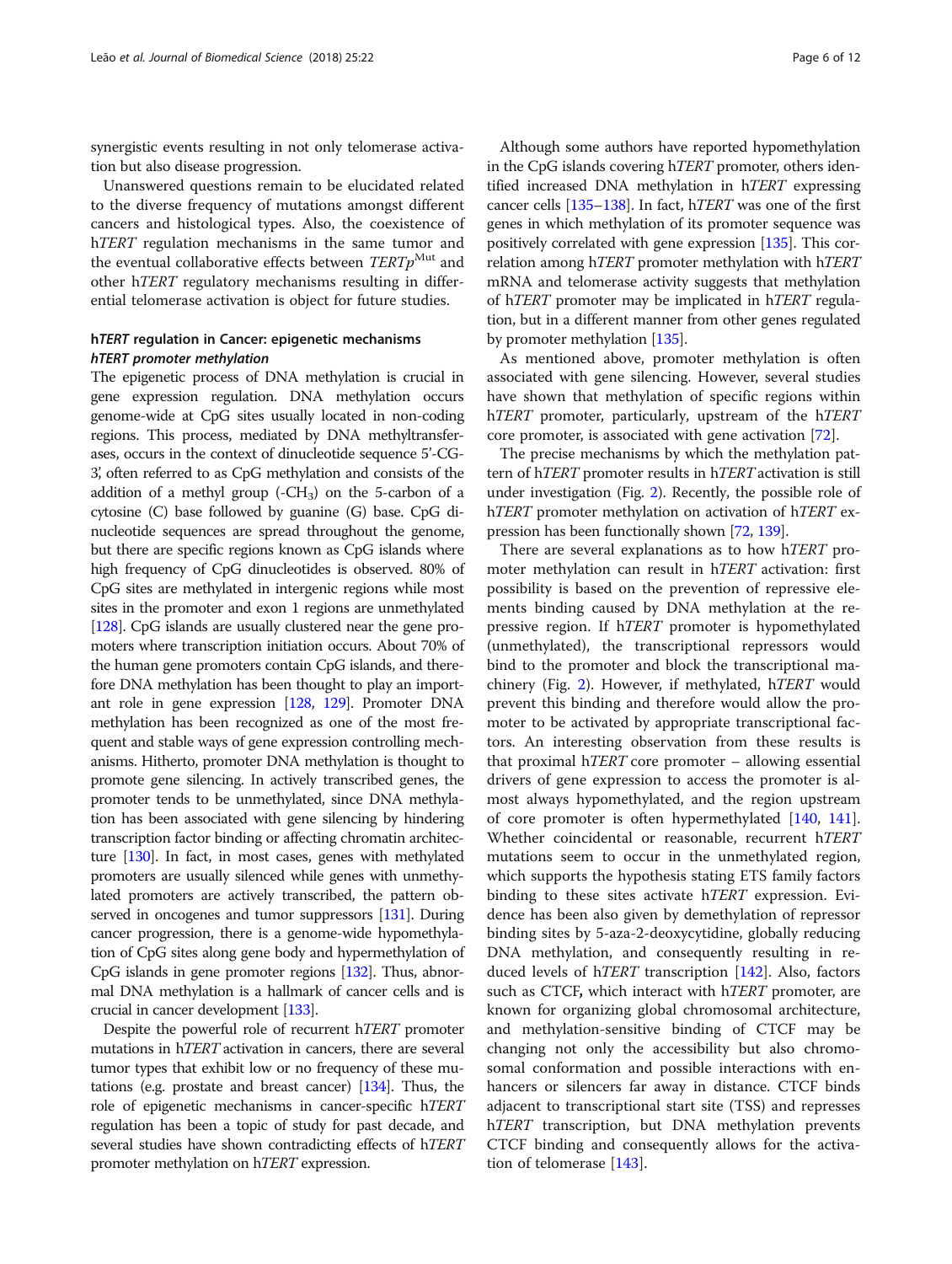Wilms tumor protein (WT1) is another repressor of TERT expression [\[144\]](#page-11-0). WT1 exhibits methylationsensitive binding to DNA sequence, with reduced binding when one or more methylated bases are present in the binding sequence. WT1 binding sites exhibit increased CpG methylation in cancer, which results in the blocking of repressive effects and consequently hTERT expression [[135](#page-11-0), [136\]](#page-11-0). MYC proto-oncogene encodes a ubiquitous transcription factor (c-Myc) involved in the control of cell proliferation and differentiation. c-Myc has a direct role in induction of telomerase activity [\[145\]](#page-11-0). As CTCF and WT1, c-Myc binding is also methylation-sensitive and its binding is absent or reduced when binding site is methylated, resulting in reduced hTERT expression [\[146\]](#page-11-0).

Another possible explanation is a more complex mechanism involving DNA methylation and chromosome structural changes [\[147](#page-11-0)]. DNA methylation can contribute to changes in chromatin conformation influencing gene expression by affecting DNA exposure to transcription factor binding [[148\]](#page-11-0). DNA methylation is often linked to histone modifications and might control the accessibility of transcription factors to the promoter. Specific conformational changes caused by methylation of hTERT promoter may be causing differential recruitment and binding of factors that can drive  $hTERT$  expression in cancer [\[94\]](#page-10-0). There are several histone post-translational modifications, such as histone acetylation and methylation, that can affect the compaction state of chromatin, which influences the folding, position and organization of DNA, thereby affecting gene expression [\[149](#page-11-0)]. Generally, high levels of H3K4me3 and H3K27ac marks are associated with active chromatin while the gain of H3K9me and H3K27me3 marks has been linked to transcriptional repression [\[150](#page-11-0)].

#### <sup>h</sup>TERT promoter methylation: clinical relevance

Several tumor types including malignant tumors of brain, prostate, urothelium, colon, and blood have shown high frequency of hypermethylation signature in a specific region upstream of hTERT core promoter. More interestingly, even in melanomas – where hTERT promoter mutations were first identified and is known to be a mechanism of hTERT activation – hTERT promoter methylation was associated with hTERT upregulation [\[151\]](#page-11-0). Despite high prevalence of this tumor-specific signature across various tumor types, there has been little effort put into translating these findings to apply in clinical settings. Methylation of a specific region in the hTERT promoter was identified as potential biomarker of tumor progression and survival in pediatric gliomas [\[72\]](#page-9-0). This region termed THOR (TERT Hypermethylated Oncological Region) is hypermethylated in malignant tumours and hypomethylated in normal tissues and stem cells [\[72\]](#page-9-0). THOR is 100% specific and 96% sensitive for detection of h*TERT* expressing malignant neoplasms. THOR methylation showed prognostic properties as well, and identified which low-grade tumours would progress to high-grade ones and predicted survival in a subset of paediatric cancers [\[72\]](#page-9-0). THOR was further explored in prostate cancer and has shown its role as a potential marker with diagnostic and prognostic properties [[139](#page-11-0)]. These findings have been expanded upon by multiple groups implicating hTERT promoter methylation in hTERT upregulation, and further demonstrating not only its diagnostic but, importantly, its clinical significance in cancer prognostic including thyroid cancer, acute myeloid leukemia/myelodisplastic syndrome, esophageal carcinoma, meningioma, pituitary adenomas, colorectal cancer and hepatocellular carcinoma) [[72,](#page-9-0) [82,](#page-9-0) [139](#page-11-0), [152](#page-11-0)–[157](#page-11-0)]. In these studies, hTERT promoter hypermethylation was positively correlated with high hTERT expression, telomerase reactivation and in the vast majority of the cases correlated with worse clinical outcomes.

#### **MicroRNAs**

MicroRNAs (miRNAs) are short (20-23nucleotides) endogenous non-coding RNA molecules that have a crucial role in gene expression regulation [[158](#page-11-0), [159](#page-11-0)].

The biological importance of miRNAs has been recognized and associated with the pathogenesis of cancer and mechanisms that govern metastatic spread [[160\]](#page-11-0). miRNAs are implicated in genome instability, acting as tumour suppressors or oncogenic drivers. Specifically, miRNAs have been reported to play critical roles in fundamental pathophysiological processes, such as cell proliferation, apoptosis, differentiation and metabolism and present in several human diseases, including cancer [[158](#page-11-0), [161](#page-11-0)–[165\]](#page-11-0).

Alterations in miRNA patterns in cancer are often associated with genomic events such as mutations, deletions, amplifications and transcriptional changes or due to defects in enzymes involved in miRNA biogenesis. More recent studies however report that epigenetic alterations are crucial regulators of miRNAs in cancer [\[166](#page-11-0), [167\]](#page-11-0). Functionally, miRNAs mediate the post-transcriptional gene silencing of their target genes, inducing translation repression or mRNA degradation [\[166](#page-11-0)]. Downregulation of miRNAs in tumor tissue suggests a tumor suppressor function (suppressor-miRNAs), since a decrease in their expression levels normally contributes to oncogenesis. On the other hand, overexpression of miRNAs that target tumor suppressor genes have been associated with oncogenic activity (oncomiRNAs) [\[167,](#page-11-0) [168](#page-11-0)]. Therefore, depending on their target genes, miRNAs can act as tumor suppressors or oncogenes.

Different miRNAs have been described as important regulators of hTERT in multiple types of cancer. hTERT-targeting miRNAs regulate negatively its expression, inhibiting tumorigenesis and are frequently downregulated in cancer [[167,](#page-11-0) [169](#page-11-0)]. h*TERT*-targeting miRNAs biology have been widely studied and their function elucidated through preclinical in vivo model-based validation studies [\[164](#page-11-0), [170](#page-11-0)– [172\]](#page-11-0). MiRNAs can regulate hTERT in either direct or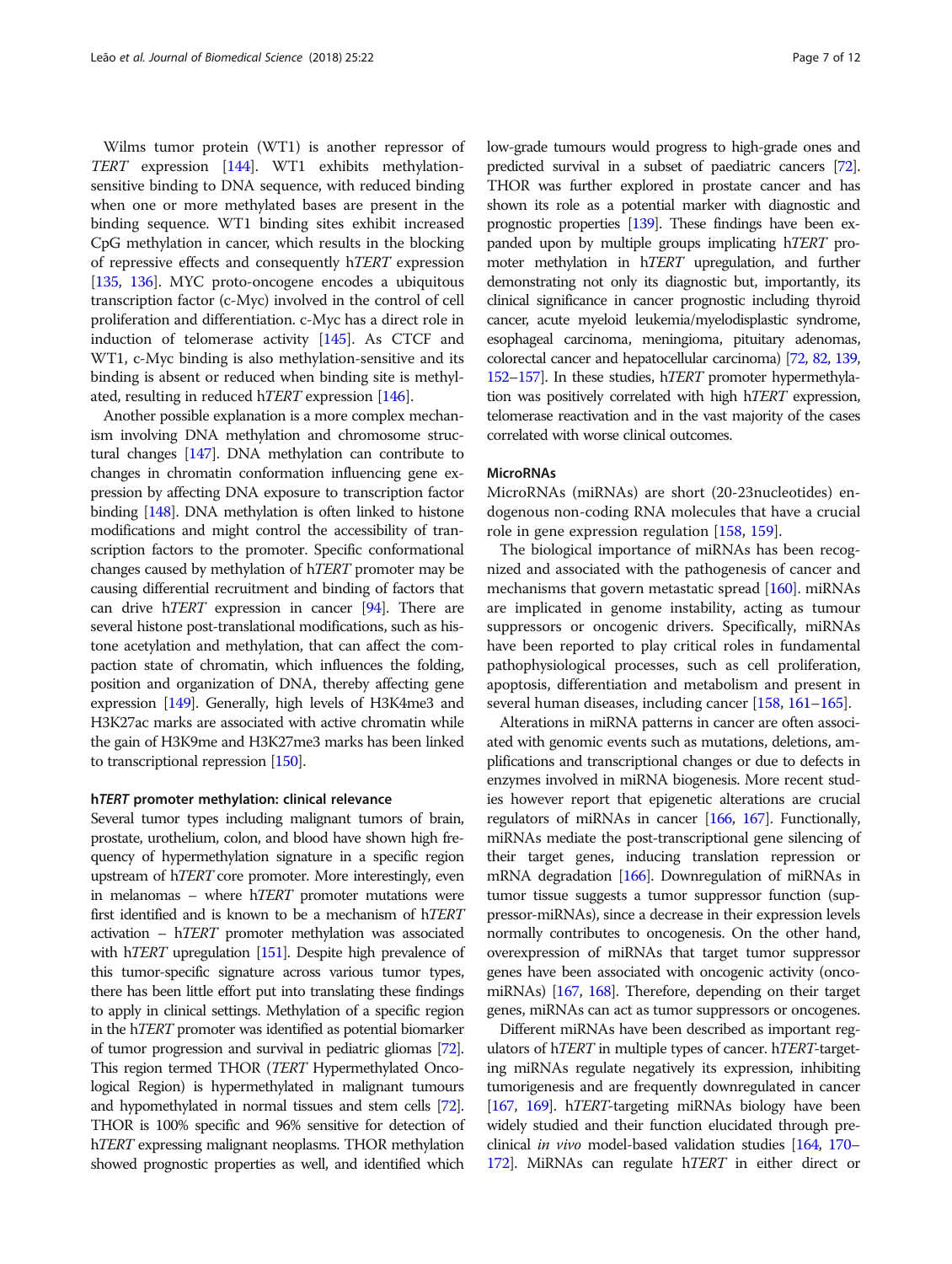indirect manner. MiRNAs may directly bind to hTERT 3' untranslated region (3'UTR), and interfere with hTERT protein production in cancer cell lines [[169,](#page-11-0) [170](#page-11-0), [172](#page-11-0), [173](#page-11-0)]. For example, downregulation of mir-138 was shown to be associated with hTERT overexpression in anaplastic thyroid carcinoma cells, and the enforced overexpression of mir-138 induced a significant reduction in hTERT expression through interaction with hTERT 3'UTR [\[173\]](#page-11-0). Additionally, let-7g\*, miR-133a, miR-342-5p and miR-491-5p downregulate telomerase activity and inhibit cell proliferation [\[169](#page-11-0)]. These miRNAs co-regulate hTERT and Wnt pathway-genes and importantly, might regulate other genes involved in oncogenesis, suggesting the presence of an oncogenic miRNA regulatory network involving telomerase activation [[169,](#page-11-0) [174](#page-11-0)–[176](#page-11-0)]. MiR-1182 is other hTERT 3'UTR modulator that is downregulated in bladder cell lines and tumor tissues, and whose overexpression was able to inhibit cell proliferation, colony formation, and invasion [[171\]](#page-11-0).

MicroRNAs can also regulate hTERT indirectly by targeting transcription factors involved in hTERT regulation [\[94](#page-10-0)]. For example, mir-494 and mir-1294 were reported to downregulate c-Myc, which is a known transcriptional activator of hTERT, in pancreatic cancer and esophageal squamous cell carcinoma [[94](#page-10-0), [177\]](#page-11-0). Further, miR-34a, a known tumor suppressor in multiple types of cancer, was reported to induce cellular senescence by targeting c-Myc and FoxM1 in the telomere pathway [[176\]](#page-11-0).

#### MiRNAs: Clinical relevance

MiRNAs are highly stable in a wide range of tissues, including formalin-fixed paraffin embedded (FFPE) tissues and body fluids. These characteristics highlight their use as potential diagnostic and prognostic biomarkers, as well as therapeutic targets [\[94](#page-10-0), [164](#page-11-0), [170](#page-11-0)–[172](#page-11-0), [178](#page-11-0)–[180\]](#page-11-0). hTERT miRNAs are aberrantly expressed in cancer, and thus constitute a rich source of biological information with high diagnostic and prognostic value. Specifically, miR-1182, miR-1207-5p, miR-1266, miR-532 and miR-3064, which bind within the hTERT 3'UTR, are downregulated and associated with a poor clinical outcome in bladder, gastric and ovarian cancer [[169](#page-11-0)–[171](#page-11-0)]. Furthermore, miR-1182 induced chemosensitivity to cisplatin in bladder cancer, and thus, might eventually contribute for a better patient's response to cisplatin-based chemotherapy [[171](#page-11-0)].

miRNA targeting of genes involved in telomere pathway, might enable telomerase activity suppression and cellular senescence and eventually allow the modulation of other relevant cancer gene pathways, contributing more effectively to inhibit cancer cells self-renewal [[181](#page-11-0), [182](#page-11-0)]. Specifically, ongoing clinical research (Phase I, NCT01829971) are testing miR-34a mimics in multiple solid malignancies [[182](#page-11-0)].

Although there is still much to understand about the complexity of telomerase regulation, the discovery of

miRNAs that target hTERT appears to be a promising approach to prevent and treat cancers that are telomerasedependent. However, further research is needed in order to provide a more comprehensive view of miRNA-based therapies in terms of delivery systems and toxicity effects and this way promote their translation into clinical reality.

#### Future research

Telomerase activation is crucial for cancer development, and was initially thought to be an attractive target for the development of a novel biomarker and anti-cancer therapeutics target  $[46]$ . Nonetheless, attempts to inhibit telomerase was devoted to disappointment from the beginning, with the inability of compounds to effectively repress h*TERT* expression and the risk of long-term toxicity to normal stem cells and their self-renewal capacity. Future approaches might be centred on mechanisms responsible for h*TERT* upregulation, as markers for clinical outcomes in cancer. So far, hTERT promoter mutations and hTERT promoter methylation are strong regulatory alterations that affect telomerase activation and might become useful as potential biomarkers in a wide range of tumors. Moreover, recent studies on ependymomas revealed that the CpG island methylator phenotype (CIMP) tumors, which are associated with poor prognosis, are responsive to drugs that target either DNA or H3K27 methylation [\[183](#page-11-0)].

Overall, further research is needed to confirm the potential of these mechanisms as drug-actionable biomarkers, and establish them as non-invasive tools (circulating tumor DNA or circulating tumor cells) with clinical application.

#### Conclusion

Cellular self-renewal is a hallmark of cancer which is regulated by telomerase activation, and current studies have shown different mechanisms involved in telomerase regulation. Until recently, telomerase regulation was thought to be controlled uniquely by transcriptional mechanisms. However, different genetic and epigenetic mechanisms have been showing a strong association with telomerase reactivation in different cancers, and importantly showing interesting properties as biomarkers – with diagnostic and prognostic abilities. Particularly, hTERT promoter mutations, hTERT promoter methylation and miRNAs targeting hTERT have gained special attention as mechanisms associated with hTERT reactivation. hTERT promoter mutations have been frequently identified as early events in tumors with low self-renewal capacity and related to worse clinical outcome. However, several important questions remain to be clarified regarding their role as a tumor initiating mechanism or a long-standing process crucial for oncogenesis and cancer progression. At an epigenetic level, hTERT promoter hypermethylation have been positively correlated with telomerase reactivation acting as a predictive marker for oncological outcomes in different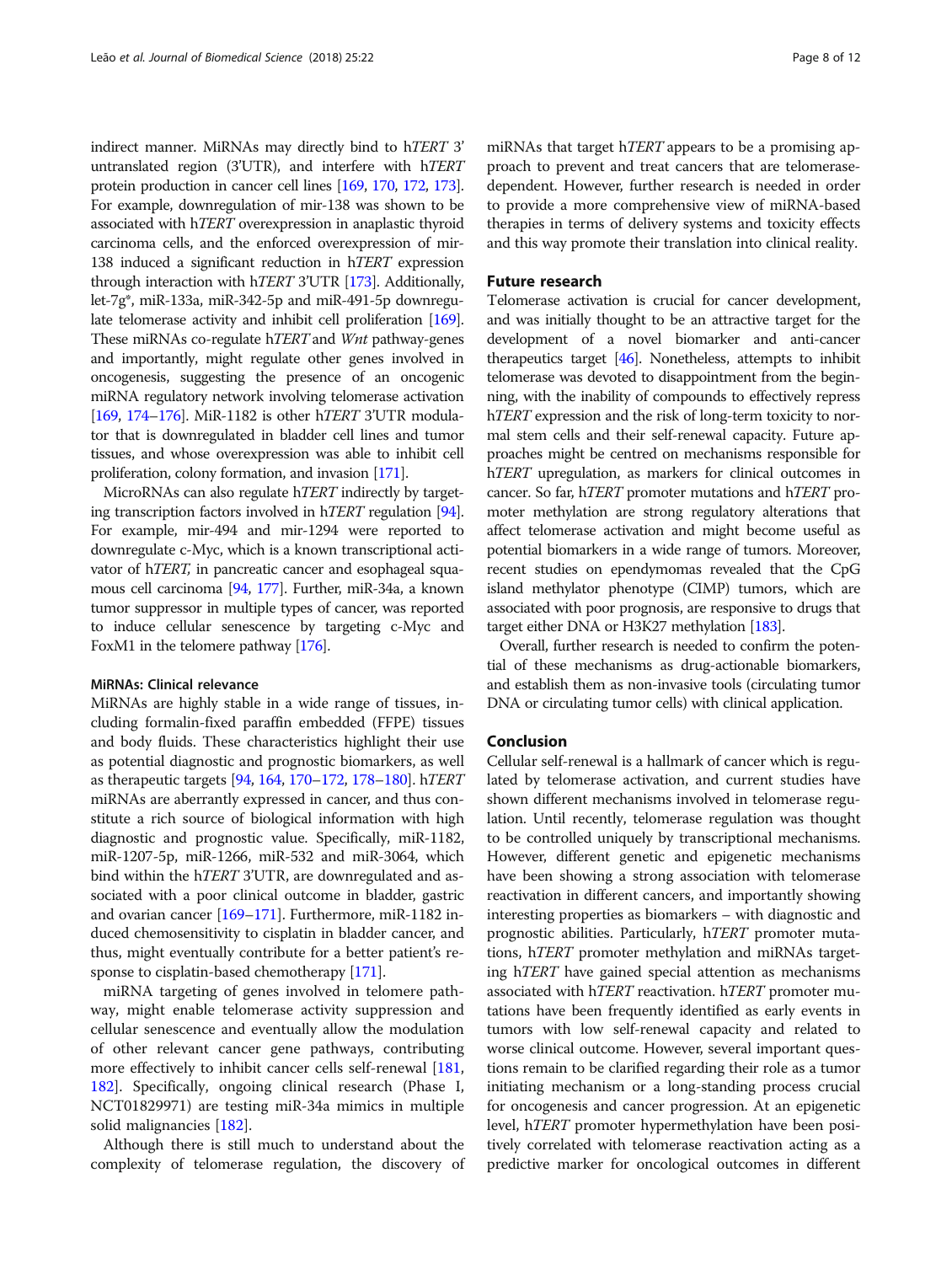<span id="page-8-0"></span>cancers. miRNAs targeting hTERT have also been considered potentially useful clinical biomarkers, and as more are identified, further avenues for the development of effective cancer therapies are open.

These recent findings generate a spark of hope in advancing our understanding of telomere biology. However, more studies are needed in order to completely understand the complex telomerase regulatory mechanisms and the possible interplay between these mechanisms. Future research should be centred on the discovery of mechanisms responsible for hTERT upregulation specifically in cancers, establishing correlations of these biological findings with clinical outcomes and founding these mechanisms as relevant biomarkers. Moreover, hTERT regulation remains a very attractive therapeutic target. Understanding the mechanisms responsible for hTERT activation might unveil possible means to prevent the acquisition of aberrant selfrenewal capacity in cancer cells.

#### Acknowledgements

Not applicable.

#### Funding

This work was supported by the research grant UID/BIM/04773/2013 CBMR from FCT. RL is supported by FCT Doctoral Grant SFRH/BD/102232/2014 and JDA by a PD/BD/105899/2014 FCT fellowship.

#### Availability of data and materials

Not applicable

#### Authors' contributions

RL, JDA and DL equally contributed to this manuscript – literature review, manuscript conception and design; drafting and writing. AF, UT and PCB provided scientific guidance, critical revision and manuscript writing. All authors read and approved the final manuscript.

#### Ethical approval and consent to participate

Not applicable.

#### Consent for publication

Not applicable.

#### Competing interests

The authors declare that they have no competing interests.

#### Publisher's Note

Springer Nature remains neutral with regard to jurisdictional claims in published maps and institutional affiliations.

#### Author details

<sup>1</sup> Division of Urology, Department of Surgery Princess Margaret Cancer Centre, University Health Network, 610 University Ave 3-130, Toronto, ON M5G 2M9, Canada. <sup>2</sup> Arthur and Sonia Labatt Brain Tumor Research Center, The Hospital for Sick Children, University of Toronto, 555 University Avenue, Toronto, ON M5G 1X8, Canada. <sup>3</sup>Faculty of Medicine, University of Coimbra, R. Larga, 3004-504 Coimbra, Coimbra, Portugal. <sup>4</sup>Department of Urology, Coimbra University Hospital, Coimbra, Portugal. <sup>5</sup>Regenerative Medicine Program, Department of Biomedical Sciences and Medicine, University of Algarve, Edifício 2 - Ala Norte, 8005-139 Faro, Portugal. <sup>6</sup>Centre for Biomedical Research (CBMR), University of Algarve, Faro, Portugal. <sup>7</sup>Algarve Biomedical Center, Campus Gambelas, Faro, Portugal. <sup>8</sup>Division of Haematology/Oncology, The Hospital for Sick Children, 555 University Avenue, Toronto M5G 1X8ON, Canada.

#### References

- 1. Hanahan D, Weinberg RA. Hallmarks of cancer: the next generation. Cell. 2011;144(5):646–74.
- 2. Martinez P, Blasco MA. Replicating through telomeres: a means to an end. Trends Biochem Sci. 2015;40(9):504–15.
- 3. Shay JW, Wright WE, Werbin H. Defining the molecular mechanisms of human cell immortalization. Biochim Biophys Acta. 1991;1072(1):1–7.
- 4. Meier R, Muller R. A new arrangement for the registration of diaphragm movements. J Physiol. 1938;94(2):227–31.
- 5. Blackburn EH. Structure and function of telomeres. Nature. 1991;350(6319): 569–73.
- 6. Moyzis RK, Buckingham JM, Cram LS, et al. A highly conserved repetitive DNA sequence, (TTAGGG)n, present at the telomeres of human chromosomes. Proc Natl Acad Sci U S A. 1988;85(18):6622–6.
- 7. de Lange T. Shelterin: the protein complex that shapes and safeguards human telomeres. Genes Dev. 2005;19(18):2100–10.
- 8. Doksani Y, Wu JY, de Lange T, Zhuang X. Super-resolution fluorescence imaging of telomeres reveals TRF2-dependent T-loop formation. Cell. 2013; 155(2):345–56.
- 9. de Lange T. How shelterin solves the telomere end-protection problem. Cold Spring Harb Symp Quant Biol. 2010;75:167–77.
- 10. Shay JW. Telomerase therapeutics: telomeres recognized as a DNA damage signal: commentary re: K. Kraemer et al., antisense-mediated hTERT inhibition specifically reduces the growth of human bladder cancer cells. Clin Cancer Res. 2003;9:3794–800. Clin eCancer Res. 2003;9(10 Pt 1):3521- 3525
- 11. Zimmermann M, Kibe T, Kabir S, de Lange T. TRF1 negotiates TTAGGG repeat-associated replication problems by recruiting the BLM helicase and the TPP1/POT1 repressor of ATR signaling. Genes Dev. 2014;28(22):2477–91.
- 12. van Steensel B, Smogorzewska A, de Lange T. TRF2 protects human telomeres from end-to-end fusions. Cell. 1998;92(3):401–13.
- 13. Griffith JD, Comeau L, Rosenfield S, et al. Mammalian telomeres end in a large duplex loop. Cell. 1999;97(4):503–14.
- 14. Wright WE, Shay JW. The two-stage mechanism controlling cellular senescence and immortalization. Exp Gerontol. 1992;27(4):383–9.
- 15. Harley CB. Telomere loss: mitotic clock or genetic time bomb? Mutat Res. 1991;256(2-6):271–82.
- 16. Shammas MA. Telomeres, lifestyle, cancer, and aging. Curr Opin Clin Nutr Metab Care. 2011;14(1):28–34.
- 17. Wright WE, Pereira-Smith OM, Shay JW. Reversible cellular senescence: implications for immortalization of normal human diploid fibroblasts. Mol Cell Biol. 1989;9(7):3088–92.
- 18. Greider CW, Blackburn EH. A telomeric sequence in the RNA of Tetrahymena telomerase required for telomere repeat synthesis. Nature. 1989;337(6205):331–7.
- 19. Greider CW, Blackburn EH. Identification of a specific telomere terminal transferase activity in Tetrahymena extracts. Cell. 1985;43(2 Pt 1):405–13.
- 20. Morin GB. The human telomere terminal transferase enzyme is a ribonucleoprotein that synthesizes TTAGGG repeats. Cell. 1989;59(3):521–9.
- 21. Harrington L, Zhou W, McPhail T, et al. Human telomerase contains evolutionarily conserved catalytic and structural subunits. Genes Dev. 1997; 11(23):3109–15.
- 22. Cong YS, Wen J, Bacchetti S. The human telomerase catalytic subunit hTERT: organization of the gene and characterization of the promoter. Hum Mol Genet. 1999;8(1):137–42.
- 23. MacNeil DE, Bensoussan HJ, Autexier C. Telomerase Regulation from Beginning to the End. Genes (Basel). 2016;7(9)
- 24. Feng J, Funk WD, Wang SS, et al. The RNA component of human telomerase. Science. 1995;269(5228):1236–41.
- 25. Venteicher AS, Meng Z, Mason PJ, Veenstra TD, Artandi SE. Identification of ATPases pontin and reptin as telomerase components essential for holoenzyme assembly. Cell. 2008;132(6):945–57.
- 26. Vulliamy T, Beswick R, Kirwan M, et al. Mutations in the telomerase component NHP2 cause the premature ageing syndrome dyskeratosis congenita. Proc Natl Acad Sci U S A. 2008;105(23):8073–8.
- 27. Cohen SB, Graham ME, Lovrecz GO, Bache N, Robinson PJ, Reddel RR. Protein composition of catalytically active human telomerase from immortal cells. Science. 2007;315(5820):1850–3.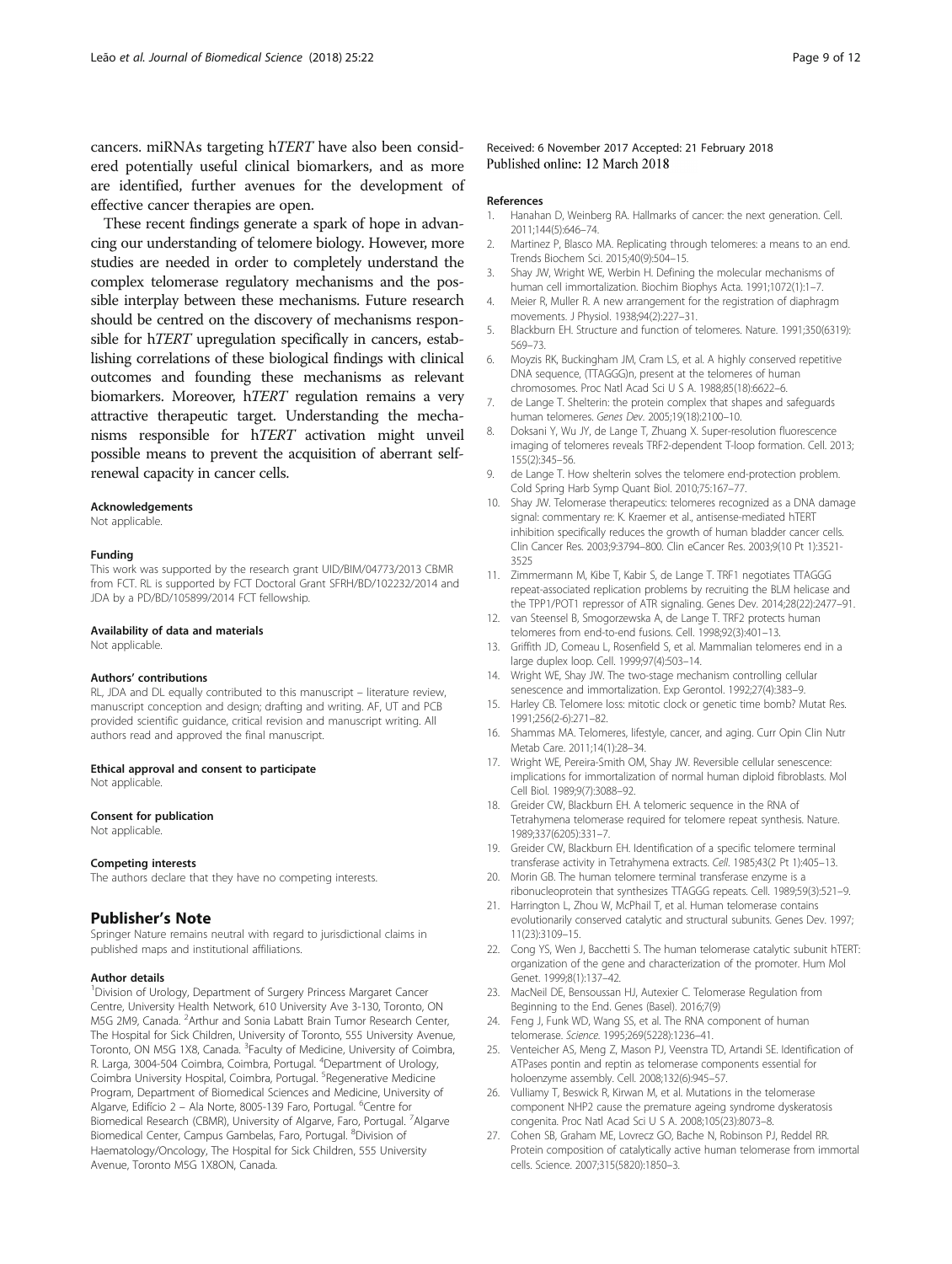- <span id="page-9-0"></span>28. Saito T, Matsuda Y, Suzuki T, et al. Comparative gene mapping of the human and mouse TEP1 genes, which encode one protein component of telomerases. Genomics. 1997;46(1):46–50.
- 29. Liu L, Lai S, Andrews LG, Tollefsbol TO. Genetic and epigenetic modulation of telomerase activity in development and disease. Gene. 2004;340(1):1–10.
- 30. Akincilar SC, Unal B, Tergaonkar V. Reactivation of telomerase in cancer. Cell Mol Life Sci. 2016;73(8):1659–70.
- 31. Beattie TL, Zhou W, Robinson MO, Harrington L. Reconstitution of human telomerase activity in vitro. Curr Biol. 1998;8(3):177–80.
- 32. Weinrich SL, Pruzan R, Ma L, et al. Reconstitution of human telomerase with the template RNA component hTR and the catalytic protein subunit hTRT. Nat Genet. 1997;17(4):498–502.
- 33. Ishikawa F. Regulation mechanisms of mammalian telomerase. A review. Biochemistry (Mosc). 1997;62(11):1332–7.
- 34. Avilion AA, Piatyszek MA, Gupta J, Shay JW, Bacchetti S, Greider CW. Human telomerase RNA and telomerase activity in immortal cell lines and tumor tissues. Cancer Res. 1996;56(3):645–50.
- 35. Yi XJ, Jiang HY, Lee KK, WS O, Tang PL, Chow PH. Expression of vascular endothelial growth factor (VEGF) and its receptors during embryonic implantation in the golden hamster (Mesocricetus auratus). Cell Tissue Res. 1999;296(2):339–49.
- 36. Morales CP, Holt SE, Ouellette M, et al. Absence of cancer-associated changes in human fibroblasts immortalized with telomerase. Nat Genet. 1999;21(1):115–8.
- 37. Bodnar AG, Ouellette M, Frolkis M, et al. Extension of life-span by introduction of telomerase into normal human cells. Science. 1998; 279(5349):349–52.
- 38. Cong YS, Wright WE, Shay JW. Human telomerase and its regulation. Microbiol Mol Biol Rev. 2002;66(3):407–25. table of contents
- 39. Kyo S, Inoue M. Complex regulatory mechanisms of telomerase activity in normal and cancer cells: how can we apply them for cancer therapy? Oncogene. 2002;21(4):688–97.
- 40. Cristofari G, Lingner J. Telomere length homeostasis requires that telomerase levels are limiting. EMBO J. 2006;25(3):565–74.
- 41. Nakamura TM, Morin GB, Chapman KB, et al. Telomerase catalytic subunit homologs from fission yeast and human. Science. 1997;277(5328):955–9.
- 42. Kilian A, Bowtell DD, Abud HE, et al. Isolation of a candidate human telomerase catalytic subunit gene, which reveals complex splicing patterns in different cell types. Hum Mol Genet. 1997;6(12):2011–9.
- 43. Liu X, Wang Y, Chang G, Wang F, Wang F, Geng X. Alternative Splicing of hTERT Pre-mRNA: A Potential Strategy for the Regulation of Telomerase Activity. Int J Mol Sci. 2017;18(3)
- 44. Counter CM, Gupta J, Harley CB, Leber B, Bacchetti S. Telomerase activity in normal leukocytes and in hematologic malignancies. Blood. 1995;85(9): 2315–20.
- 45. Broccoli D, Young JW, de Lange T. Telomerase activity in normal and malignant hematopoietic cells. Proc Natl Acad Sci U S A. 1995;92(20):9082–6.
- 46. Cifuentes-Rojas C, Shippen DE. Telomerase regulation. Mutat Res. 2012; 730(1-2):20–7.
- 47. Harle-Bachor C, Boukamp P. Telomerase activity in the regenerative basal layer of the epidermis inhuman skin and in immortal and carcinomaderived skin keratinocytes. Proc Natl Acad Sci U S A. 1996;93(13):6476–81.
- 48. Kyo S, Takakura M, Kohama T, Inoue M. Telomerase activity in human endometrium. Cancer Res. 1997;57(4):610–4.
- 49. Saito T, Schneider A, Martel N, et al. Proliferation-associated regulation of telomerase activity in human endometrium and its potential implication in early cancer diagnosis. Biochem Biophys Res Commun. 1997;231(3):610–4.
- 50. Brien TP, Kallakury BV, Lowry CV, et al. Telomerase activity in benign endometrium and endometrial carcinoma. Cancer Res. 1997;57(13):2760–4.
- 51. Hiyama K, Hirai Y, Kyoizumi S, et al. Activation of telomerase in human lymphocytes and hematopoietic progenitor cells. J Immunol. 1995;155(8): 3711–5.
- 52. Ramirez RD, Wright WE, Shay JW, Taylor RS. Telomerase activity concentrates in the mitotically active segments of human hair follicles. J Invest Dermatol. 1997;108(1):113–7.
- 53. Glybochko PV, Zezerov EG, Glukhov AI, et al. Telomerase as a tumor marker in diagnosis of prostatic intraepithelial neoplasia and prostate cancer. Prostate. 2014;74(10):1043–51.
- 54. Breslow RA, Shay JW, Gazdar AF, Srivastava S. Telomerase and early detection of cancer: a National Cancer Institute workshop. J Natl Cancer Inst. 1997;89(9):618–23.
- 55. Yoshida K, Sugino T, Goodison S, et al. Detection of telomerase activity in exfoliated cancer cells in colonic luminal washings and its related clinical implications. Br J Cancer. 1997;75(4):548–53.
- 56. Yoshida K, Sugino T, Tahara H, et al. Telomerase activity in bladder carcinoma and its implication for noninvasive diagnosis by detection of exfoliated cancer cells in urine. Cancer. 1997;79(2):362–9.
- 57. Umbricht CB, Saji M, Westra WH, Udelsman R, Zeiger MA, Sukumar S. Telomerase activity: a marker to distinguish follicular thyroid adenoma from carcinoma. Cancer Res. 1997;57(11):2144–7.
- 58. Lin Y, Miyamoto H, Fujinami K, et al. Telomerase activity in human bladder cancer. Clin Cancer Res. 1996;2(6):929–32.
- 59. Kulic A, Plavetic ND, Gamulin S, Jakic-Razumovic J, Vrbanec D, Sirotkovic-Skerlev M. Telomerase activity in breast cancer patients: association with poor prognosis and more aggressive phenotype. Med Oncol. 2016;33(3):23.
- 60. Carey LA, Kim NW, Goodman S, et al. Telomerase activity and prognosis in primary breast cancers. J Clin Oncol. 1999;17(10):3075–81.
- 61. Tahara H, Kuniyasu H, Yokozaki H, et al. Telomerase activity in preneoplastic and neoplastic gastric and colorectal lesions. Clin Cancer Res. 1995;1(11):1245–51.
- 62. Wu Y, Tang Y, Jiang ZQ. Diagnosis of human bladder cancer by detecting the telomerase activity in exfoliated urothelial cells. Hunan Yi Ke Da Xue Xue Bao. 2000;25(6):599–600.
- 63. Ahn MJ, Noh YH, Lee YS, et al. Telomerase activity and its clinicopathological significance in gastric cancer. Eur J Cancer. 1997;33(8): 1309–13.
- 64. Fernandez-Marcelo T, Gomez A, Pascua I, et al. Telomere length and telomerase activity in non-small cell lung cancer prognosis: clinical usefulness of a specific telomere status. J Exp Clin Cancer Res. 2015;34:78.
- 65. Graham MK, Meeker A. Telomeres and telomerase in prostate cancer development and therapy. Nature Reviews Urology. 2017;14(10):607–19.
- 66. Jafri MA, Ansari SA, Alqahtani MH, Shay JW. Roles of telomeres and telomerase in cancer, and advances in telomerase-targeted therapies. Genome Med. 2016;8(1):69.
- 67. Bryan TM, Englezou A, Dalla-Pozza L, Dunham MA, Reddel RR. Evidence for an alternative mechanism for maintaining telomere length in human tumors and tumor-derived cell lines. Nat Med. 1997;3(11):1271–4.
- 68. Kim NW, Piatyszek MA, Prowse KR, et al. Specific association of human telomerase activity with immortal cells and cancer. Science. 1994;266(5193): 2011–5.
- 69. Cesare AJ, Reddel RR. Alternative lengthening of telomeres: models, mechanisms and implications. Nat Rev Genet. 2010;11(5):319–30.
- 70. Koziel JE, Fox MJ, Steding CE, Sprouse AA, Herbert BS. Medical genetics and epigenetics of telomerase. J Cell Mol Med. 2011;15(3):457–67.
- 71. Umbricht CB, Sherman ME, Dome J, et al. Telomerase activity in ductal carcinoma in situ and invasive breast cancer. Oncogene. 1999;18(22):3407–14.
- 72. Castelo-Branco P, Choufani S, Mack S, et al. Methylation of the TERT promoter and risk stratification of childhood brain tumours: an integrative genomic and molecular study. Lancet Oncol. 2013;14(6):534–42.
- 73. Shay JW, Gazdar AF. Telomerase in the early detection of cancer. J Clin Pathol. 1997;50(2):106–9.
- 74. Shay JW, Wright WE. The reactivation of telomerase activity in cancer progression. Trends Genet. 1996;12(4):129–31.
- Naderlinger E, Holzmann K. Epigenetic Regulation of Telomere Maintenance for Therapeutic Interventions in Gliomas. Genes (Basel). 2017;8:5.
- 76. Barthel FP, Wei W, Tang M, et al. Systematic analysis of telomere length and somatic alterations in 31 cancer types. Nat Genet. 2017;
- 77. Albertson DG. Gene amplification in cancer. Trends Genet. 2006;22(8):447–55.
- 78. McClintock B. The Fusion of Broken Ends of Chromosomes Following Nuclear Fusion. Proc Natl Acad Sci U S A. 1942;28(11):458–63.
- 79. Zhang A, Zheng C, Lindvall C, et al. Frequent amplification of the telomerase reverse transcriptase gene in human tumors. Cancer Res. 2000; 60(22):6230–5.
- 80. Piscuoglio S, Ng CK, Murray M, et al. Massively parallel sequencing of phyllodes tumours of the breast reveals actionable mutations, and TERT promoter hotspot mutations and TERT gene amplification as likely drivers of progression. J Pathol. 2016;238(4):508–18.
- 81. Xie H, Liu T, Wang N, et al. TERT promoter mutations and gene amplification: promoting TERT expression in Merkel cell carcinoma. Oncotarget. 2014;5(20):10048–57.
- 82. Wang N, Kjellin H, Sofiadis A, et al. Genetic and epigenetic background and protein expression profiles in relation to telomerase activation in medullary thyroid carcinoma. Oncotarget. 2016;7(16):21332–46.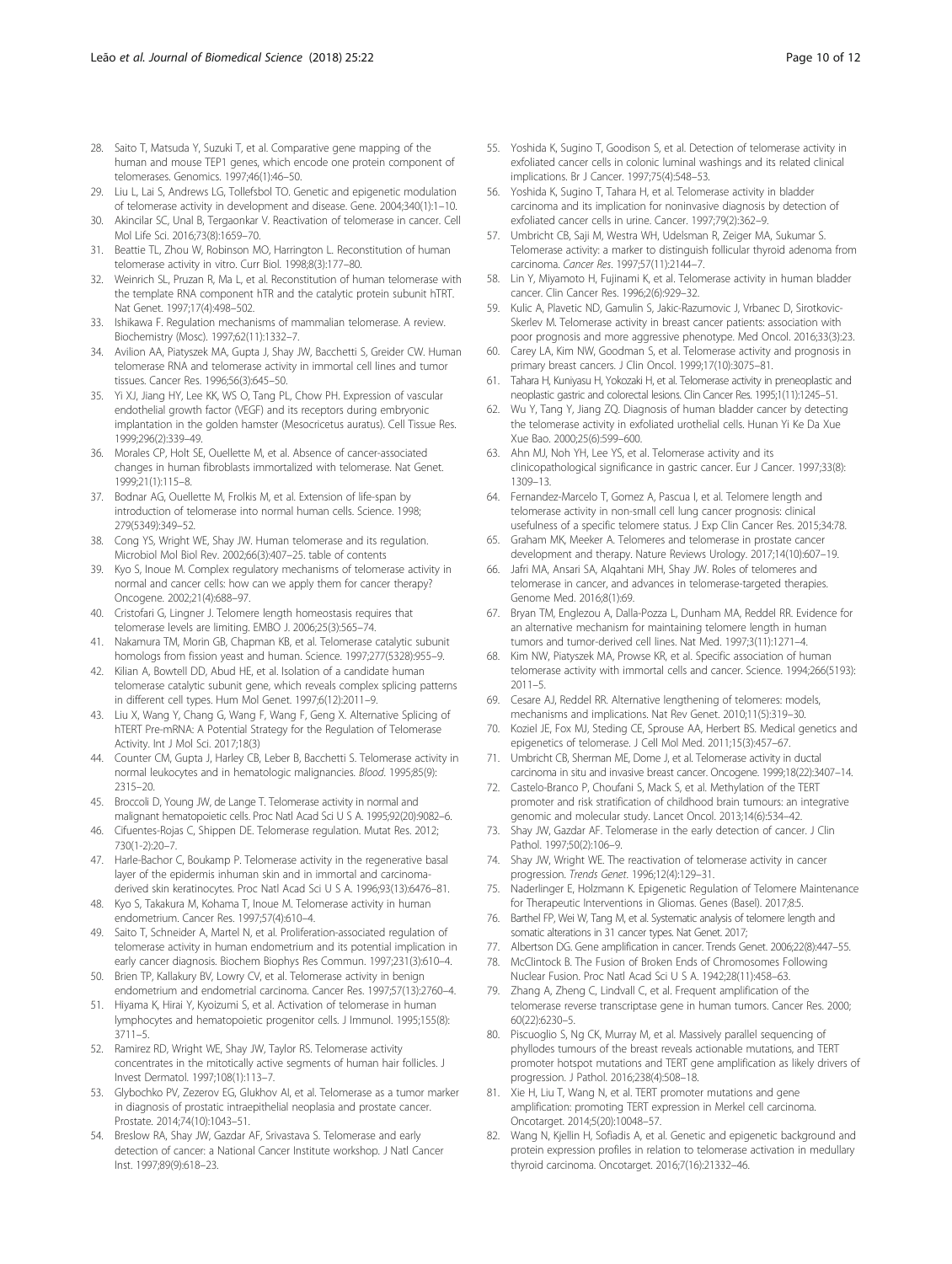- <span id="page-10-0"></span>83. Hoadley KA, Yau C, Wolf DM, et al. Multiplatform analysis of 12 cancer types reveals molecular classification within and across tissues of origin. Cell. 2014; 158(4):929–44.
- 84. Borah S, Xi L, Zaug AJ, et al. Cancer. TERT promoter mutations and telomerase reactivation in urothelial cancer. Science. 2015;347(6225):1006–10.
- 85. Valentijn LJ, Koster J, Zwijnenburg DA, et al. TERT rearrangements are frequent in neuroblastoma and identify aggressive tumors. Nat Genet. 2015; 47(12):1411–4.
- 86. Peifer M, Hertwig F, Roels F, et al. Telomerase activation by genomic rearrangements in high-risk neuroblastoma. Nature. 2015;526(75):700–4.
- 87. Kawashima M, Kojima M, Ueda Y, Kurihara S, Hiyama E. Telomere biology including TERT rearrangements in neuroblastoma: a useful indicator for surgical treatments. J Pediatr Surg. 2016;51(12):2080–5.
- 88. Huang FW, Hodis E, Xu MJ, Kryukov GV, Chin L, Garraway LA. Highly recurrent TERT promoter mutations in human melanoma. Science. 2013; 339(6122):957–9.
- 89. Horn S, Figl A, Rachakonda PS, et al. TERT promoter mutations in familial and sporadic melanoma. Science. 2013;339(6122):959–61.
- 90. Vinagre J, Almeida A, Populo H, et al. Frequency of TERT promoter mutations in human cancers. Nat Commun. 2013;4:2185.
- 91. Kyo S, Takakura M, Fujiwara T, Inoue M. Understanding and exploiting hTERT promoter regulation for diagnosis and treatment of human cancers. Cancer Sci. 2008;99(8):1528–38.
- 92. Vogelstein B, Papadopoulos N, Velculescu VE, Zhou S, Diaz LA Jr, Kinzler KW. Cancer genome landscapes. Science. 2013;339(6127):1546–58.
- 93. Fredriksson NJ, Ny L, Nilsson JA, Larsson E. Systematic analysis of noncoding somatic mutations and gene expression alterations across 14 tumor types. Nat Genet. 2014;46(12):1258–63.
- 94. Lewis KA, Tollefsbol TO. Regulation of the Telomerase Reverse Transcriptase Subunit through Epigenetic Mechanisms. Front Genet. 2016;7:83.
- 95. Aisner DL, Wright WE, Shay JW. Telomerase regulation: not just flipping the switch. Curr Opin Genet Dev. 2002;12(1):80–5.
- 96. Wick M, Zubov D, Hagen G. Genomic organization and promoter characterization of the gene encoding the human telomerase reverse transcriptase (hTERT). Gene. 1999;232(1):97–106.
- 97. Bell RJ, Rube HT, Kreig A, et al. Cancer. The transcription factor GABP selectively binds and activates the mutant TERT promoter in cancer. Science. 2015;348(6238):1036–9.
- 98. Stern JL, Theodorescu D, Vogelstein B, Papadopoulos N, Cech TR. Mutation of the TERT promoter, switch to active chromatin, and monoallelic TERT expression in multiple cancers. Genes Dev. 2015;29(21):2219–24.
- 99. Huang DS, Wang Z, He XJ, et al. Recurrent TERT promoter mutations identified in a large-scale study of multiple tumour types are associated with increased TERT expression and telomerase activation. Eur J Cancer. 2015;51(8):969–76.
- 100. Vallarelli AF, Rachakonda PS, Andre J, et al. TERT promoter mutations in melanoma render TERT expression dependent on MAPK pathway activation. Oncotarget. 2016;7(33):53127–36.
- 101. Hurst CD, Platt FM, Knowles MA. Comprehensive mutation analysis of the TERT promoter in bladder cancer and detection of mutations in voided urine. Eur Urol. 2014;65(2):367–9.
- 102. Kinde I, Munari E, Faraj SF, et al. TERT promoter mutations occur early in urothelial neoplasia and are biomarkers of early disease and disease recurrence in urine. Cancer Res. 2013;73(24):7162–7.
- 103. Wang N, Liu T, Sofiadis A, et al. TERT promoter mutation as an early genetic event activating telomerase in follicular thyroid adenoma (FTA) and atypical FTA. Cancer. 2014;120(19):2965–79.
- 104. Shain AH, Garrido M, Botton T, et al. Exome sequencing of desmoplastic melanoma identifies recurrent NFKBIE promoter mutations and diverse activating mutations in the MAPK pathway. Nat Genet. 2015;47(10):1194–9.
- 105. Populo H, Boaventura P, Vinagre J, et al. TERT promoter mutations in skin cancer: the effects of sun exposure and X-irradiation. J Invest Dermatol. 2014;134(8):2251–7.
- 106. Liu X, Wu G, Shan Y, Hartmann C, von Deimling A, Xing M. Highly prevalent TERT promoter mutations in bladder cancer and glioblastoma. Cell Cycle. 2013;12(10):1637–8.
- 107. Liu R, Xing M. TERT promoter mutations in thyroid cancer. Endocr Relat Cancer. 2016;23(3):R143–55.
- 108. Chiba K, Lorbeer FK, Shain AH, et al. Mutations in the promoter of the telomerase gene TERT contribute to tumorigenesis by a two-step mechanism. Science. 2017;357(6358):1416–20.
- 109. Cheng L, Montironi R, Lopez-Beltran A. TERT Promoter Mutations Occur Frequently in Urothelial Papilloma and Papillary Urothelial Neoplasm of Low Malignant Potential. Eur Urol. 2017;71(3):497–8.
- 110. Killela PJ, Reitman ZJ, Jiao Y, et al. TERT promoter mutations occur frequently in gliomas and a subset of tumors derived from cells with low rates of self-renewal. Proc Natl Acad Sci U S A. 2013;110(15):6021–6.
- 111. Vinagre J, Pinto V, Celestino R, et al. Telomerase promoter mutations in cancer: an emerging molecular biomarker? Virchows Arch. 2014;465(2):119–33.
- 112. Allory Y, Beukers W, Sagrera A, et al. Telomerase reverse transcriptase promoter mutations in bladder cancer: high frequency across stages, detection in urine, and lack of association with outcome. Eur Urol. 2014; 65(2):360–6.
- 113. Rachakonda PS, Hosen I, de Verdier PJ, et al. TERT promoter mutations in bladder cancer affect patient survival and disease recurrence through modification by a common polymorphism. Proc Natl Acad Sci U S A. 2013; 110(43):17426–31.
- 114. Liu X, Bishop J, Shan Y, et al. Highly prevalent TERT promoter mutations in aggressive thyroid cancers. Endocr Relat Cancer. 2013;20(4):603–10.
- 115. Wu S, Huang P, Li C, et al. Telomerase reverse transcriptase gene promoter mutations help discern the origin of urogenital tumors: a genomic and molecular study. Eur Urol. 2014;65(2):274–7.
- 116. Chan AK, Yao Y, Zhang Z, et al. TERT promoter mutations contribute to subset prognostication of lower-grade gliomas. Mod Pathol. 2015;28(2):177–86.
- 117. Gao K, Li G, Qu Y, et al. TERT promoter mutations and long telomere length predict poor survival and radiotherapy resistance in gliomas. Oncotarget. 2016;7(8):8712–25.
- 118. Killela PJ, Pirozzi CJ, Healy P, et al. Mutations in IDH1, IDH2, and in the TERT promoter define clinically distinct subgroups of adult malignant gliomas. Oncotarget. 2014;5(6):1515–25.
- 119. Zhang ZY, Chan AK, Ding XJ, et al. TERT promoter mutations contribute to IDH mutations in predicting differential responses to adjuvant therapies in WHO grade II and III diffuse gliomas. Oncotarget. 2015;6(28):24871–83.
- 120. Griewank KG, Murali R, Puig-Butille JA, et al. TERT promoter mutation status as an independent prognostic factor in cutaneous melanoma. J Natl Cancer Inst. 2014;106(9)
- 121. Nagore E, Heidenreich B, Rachakonda S, et al. TERT promoter mutations in melanoma survival. Int J Cancer. 2016;139(1):75–84.
- 122. Nault JC, Calderaro J, Di Tommaso L, et al. Telomerase reverse transcriptase promoter mutation is an early somatic genetic alteration in the transformation of premalignant nodules in hepatocellular carcinoma on cirrhosis. Hepatology. 2014;60(6):1983–92.
- 123. Pinyol R, Tovar V, Llovet JM. TERT promoter mutations: gatekeeper and driver of hepatocellular carcinoma. J Hepatol. 2014;61(3):685–7.
- 124. Xing M, Liu R, Liu X, et al. BRAF V600E and TERT promoter mutations cooperatively identify the most aggressive papillary thyroid cancer with highest recurrence. J Clin Oncol. 2014;32(25):2718–26.
- 125. Liu R, Bishop J, Zhu G, Zhang T, Ladenson PW, Xing M. Mortality Risk Stratification by Combining BRAF V600E and TERT Promoter Mutations in Papillary Thyroid Cancer: Genetic Duet of BRAF and TERT Promoter Mutations in Thyroid Cancer Mortality. JAMA Oncol. 2016;
- 126. Xing M, Alzahrani AS, Carson KA, et al. Association between BRAF V600E mutation and recurrence of papillary thyroid cancer. J Clin Oncol. 2015;33(1):42–50.
- 127. Yuan P, Cao JL, Abuduwufuer A, et al. Clinical Characteristics and Prognostic Significance of TERT Promoter Mutations in Cancer: A Cohort Study and a Meta-Analysis. PLoS One. 2016;11(1):e0146803.
- 128. Deaton AM, Bird A. CpG islands and the regulation of transcription. Genes Dev. 2011;25(10):1010–22.
- 129. Saxonov S, Berg P, Brutlag DL. A genome-wide analysis of CpG dinucleotides in the human genome distinguishes two distinct classes of promoters. Proc Natl Acad Sci U S A. 2006;103(5):1412–7.
- 130. Baylin SB, Jones PA. A decade of exploring the cancer epigenome biological and translational implications. Nat Rev Cancer. 2011;11(10):726–34.
- 131. Hatada I, Fukasawa M, Kimura M, et al. Genome-wide profiling of promoter methylation in human. Oncogene. 2006;25(21):3059–64.
- 132. Herman JG, Baylin SB. Gene silencing in cancer in association with promoter hypermethylation. N Engl J Med. 2003;349(21):2042–54.
- 133. Bartlett TE, Zaikin A, Olhede SC, West J, Teschendorff AE, Widschwendter M. Corruption of the intra-gene DNA methylation architecture is a hallmark of cancer. PLoS One. 2013;8(7):e68285.
- 134. Stoehr R, Taubert H, Zinnall U, et al. Frequency of TERT Promoter Mutations in Prostate Cancer. Pathobiology. 2015;82(2):53–7.